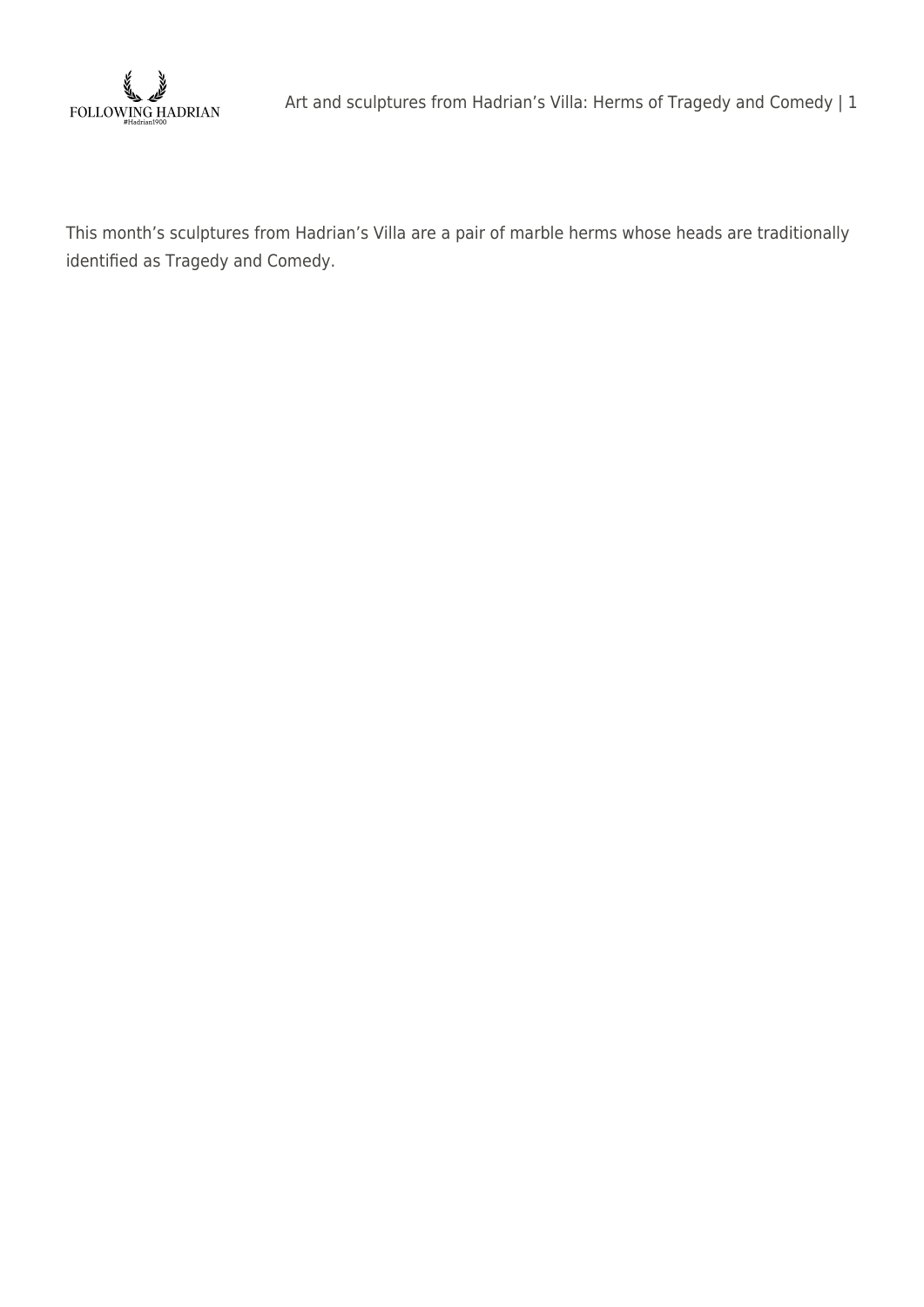

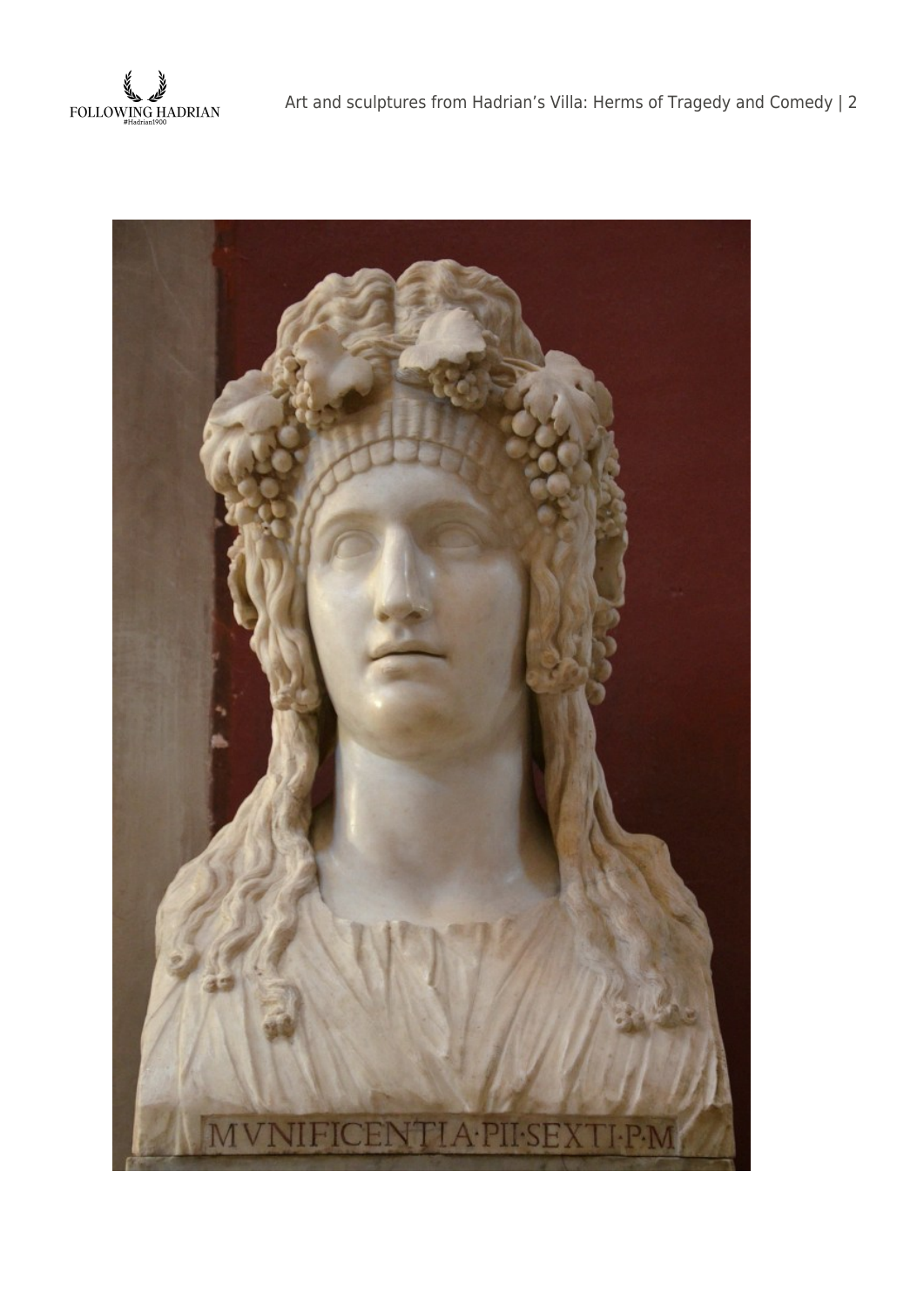

Marble herm representing the personification of Comedy wearing a crown of leaves and grapes. Vatican, Pio Clementino Museum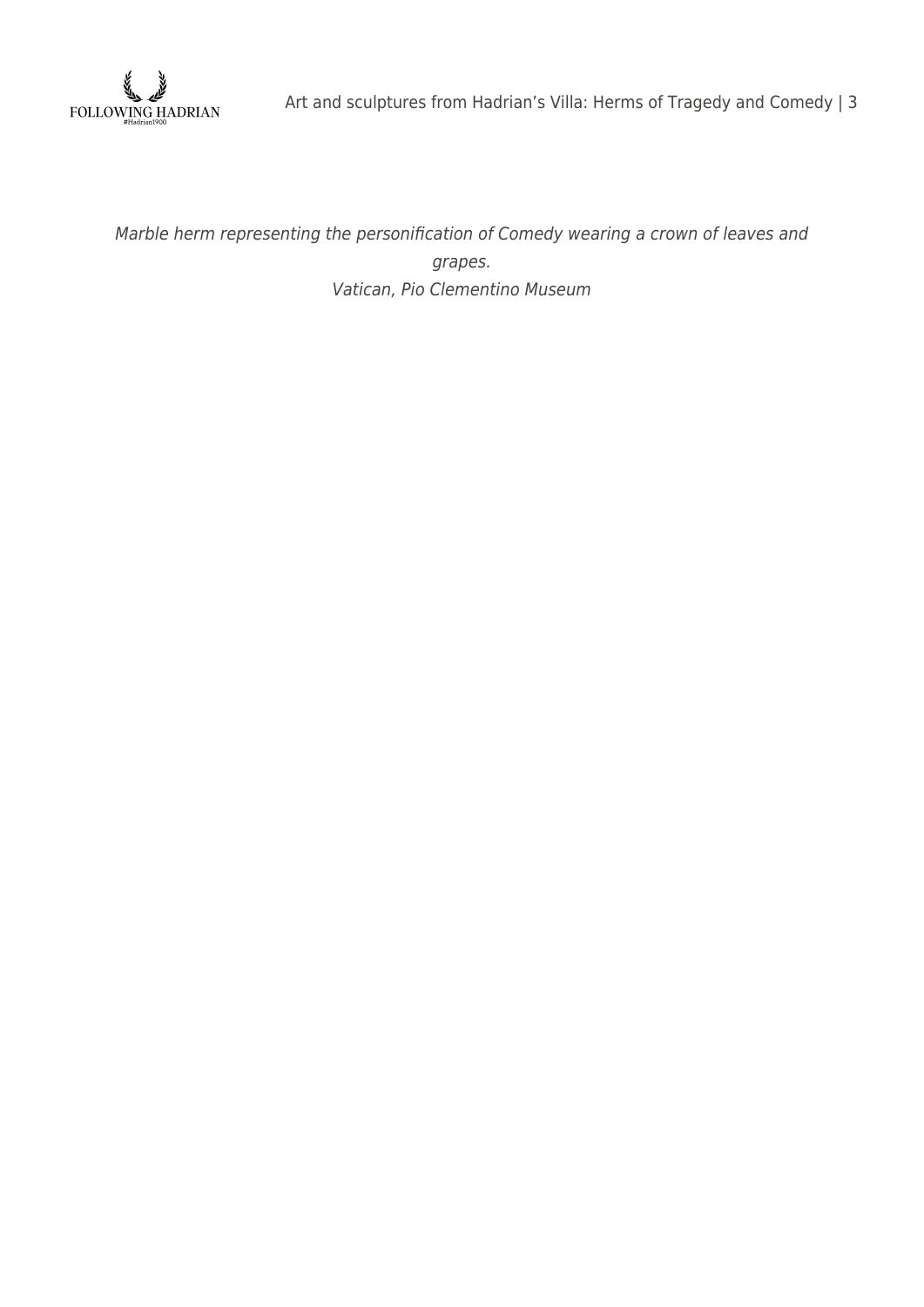

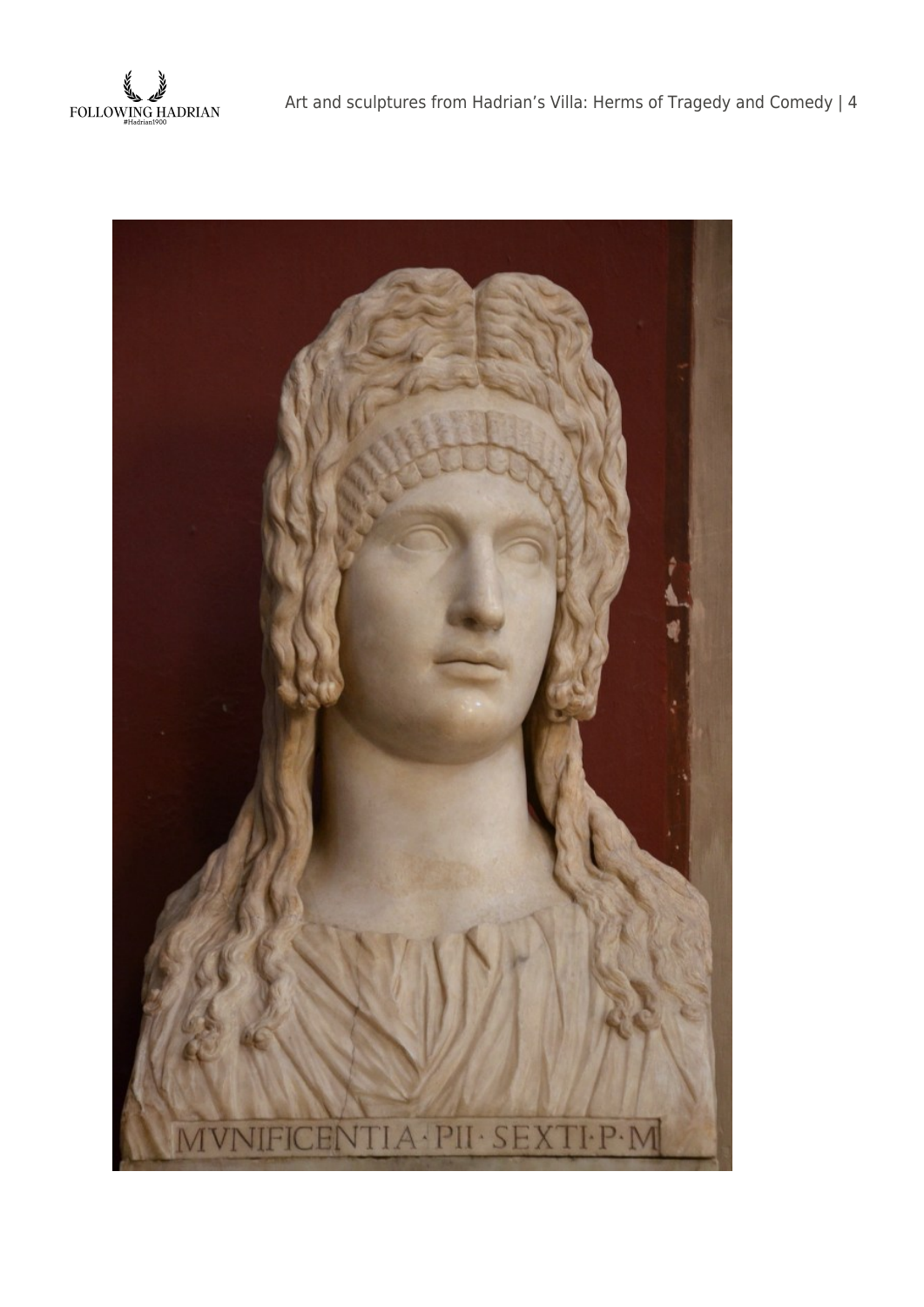

## Marble herm representing the personification of Tragedy. Vatican, Pio Clementino Museum

According to the Italian archaeologist Giovanni Battista Visconti, both herms were found in 1735 by the owner of the Villa, [Giuseppe Fede,](https://en.wikipedia.org/wiki/Giuseppe_Fede) near the entrance of the Greek Theatre. It was acquired in 1777 by Conte Centini, heir to Conte Fede, for the Vatican. The sculptures were heavily restored in the 18th century by the Italian sculptor [Bartolomeo Cavaceppi,](https://en.wikipedia.org/wiki/Bartolomeo_Cavaceppi) the faces having been reworked in depth. They are now in the Vatican Museums in the Sala Rotonda (Pio-Clementino Inv. no. 262, Inv. no. 285).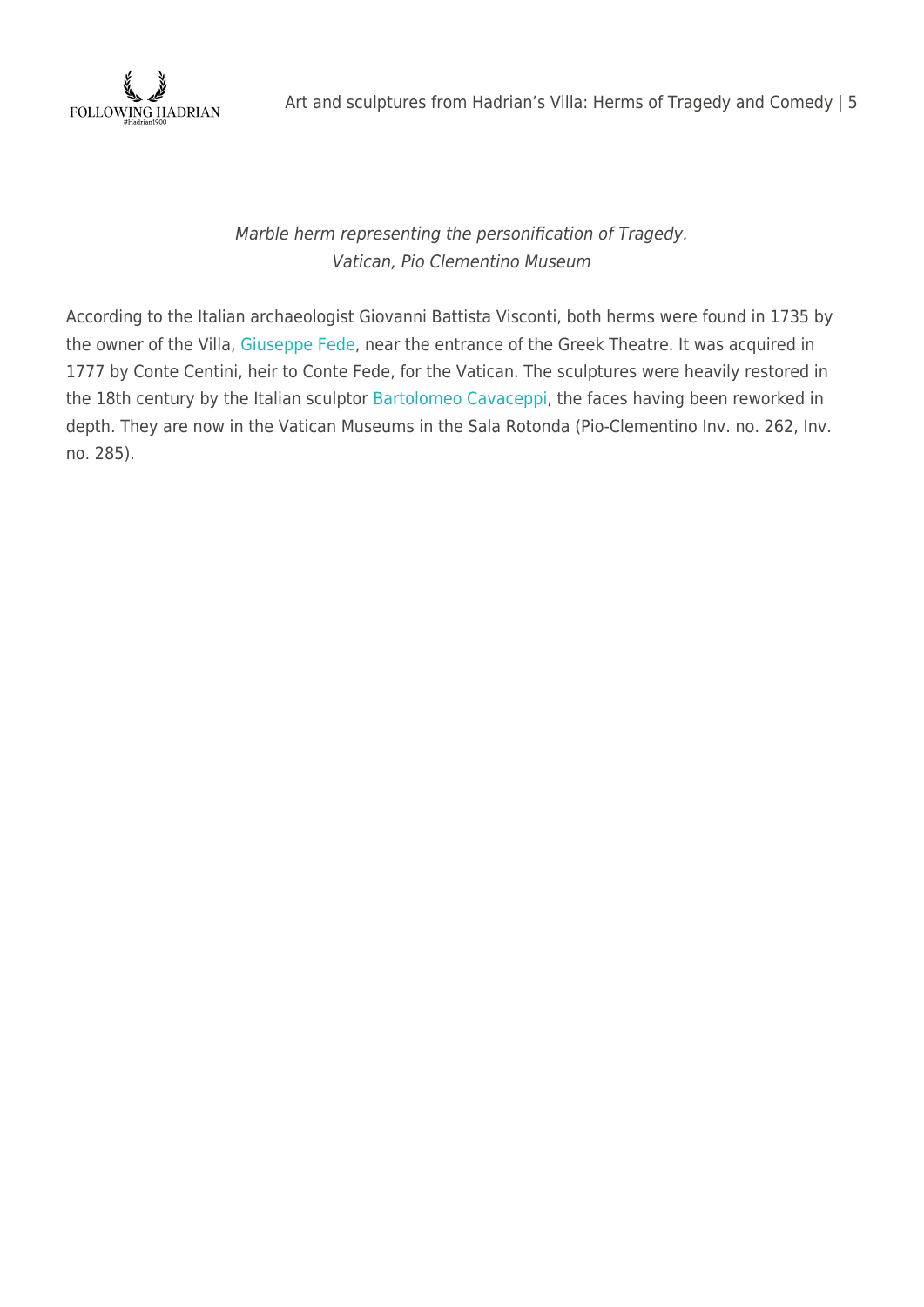

Art and sculptures from Hadrian's Villa: Herms of Tragedy and Comedy | 6

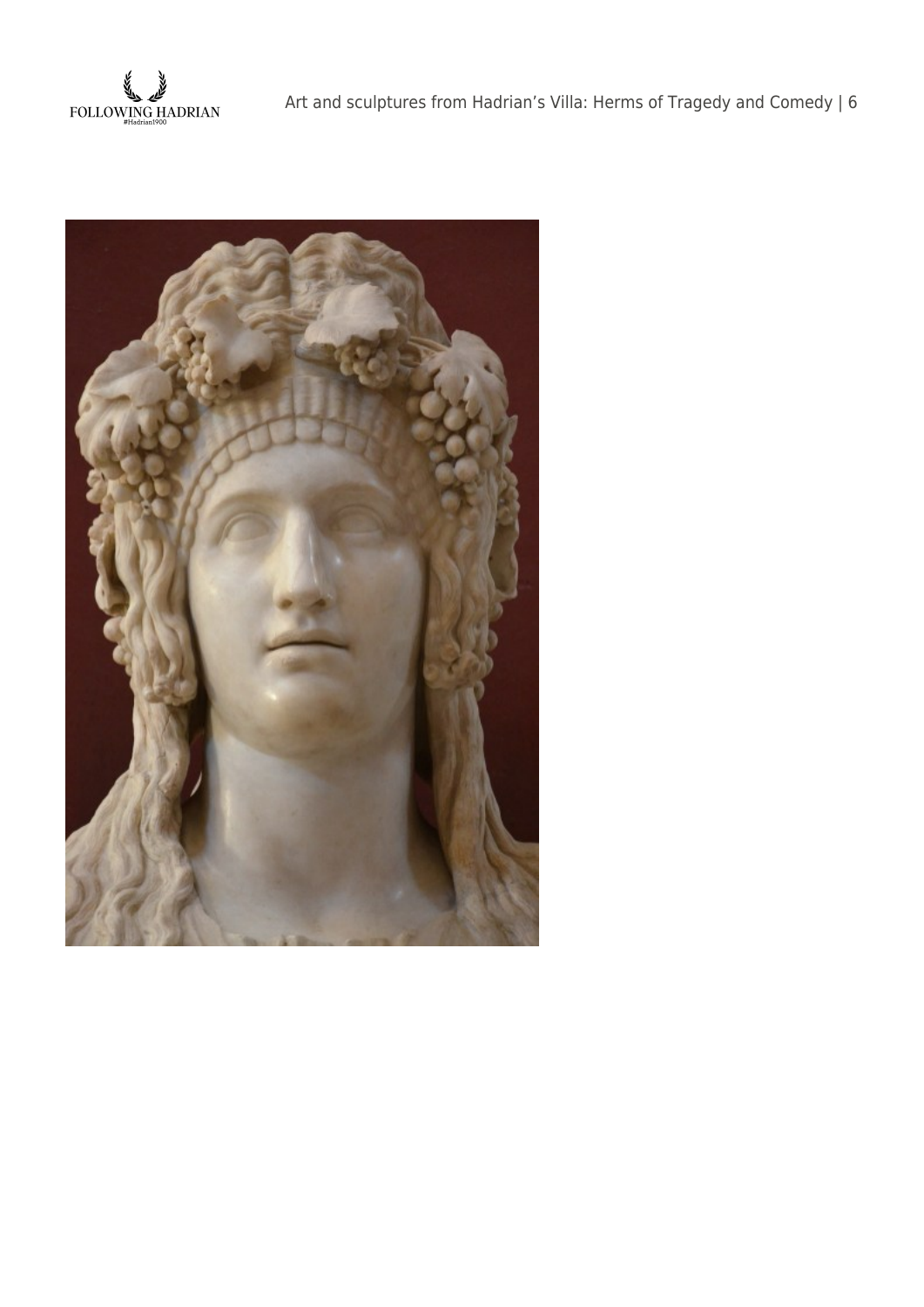



The so-called Greek Theatre was built on a natural slope whilst the exterior part of the cavea was set upon vaulted substructures. It had a rare oval plan and could hold around 3,000 spectators. Its reduced dimensions suggest that this small theatre was frequented only by limited number of people belonging to the imperial court.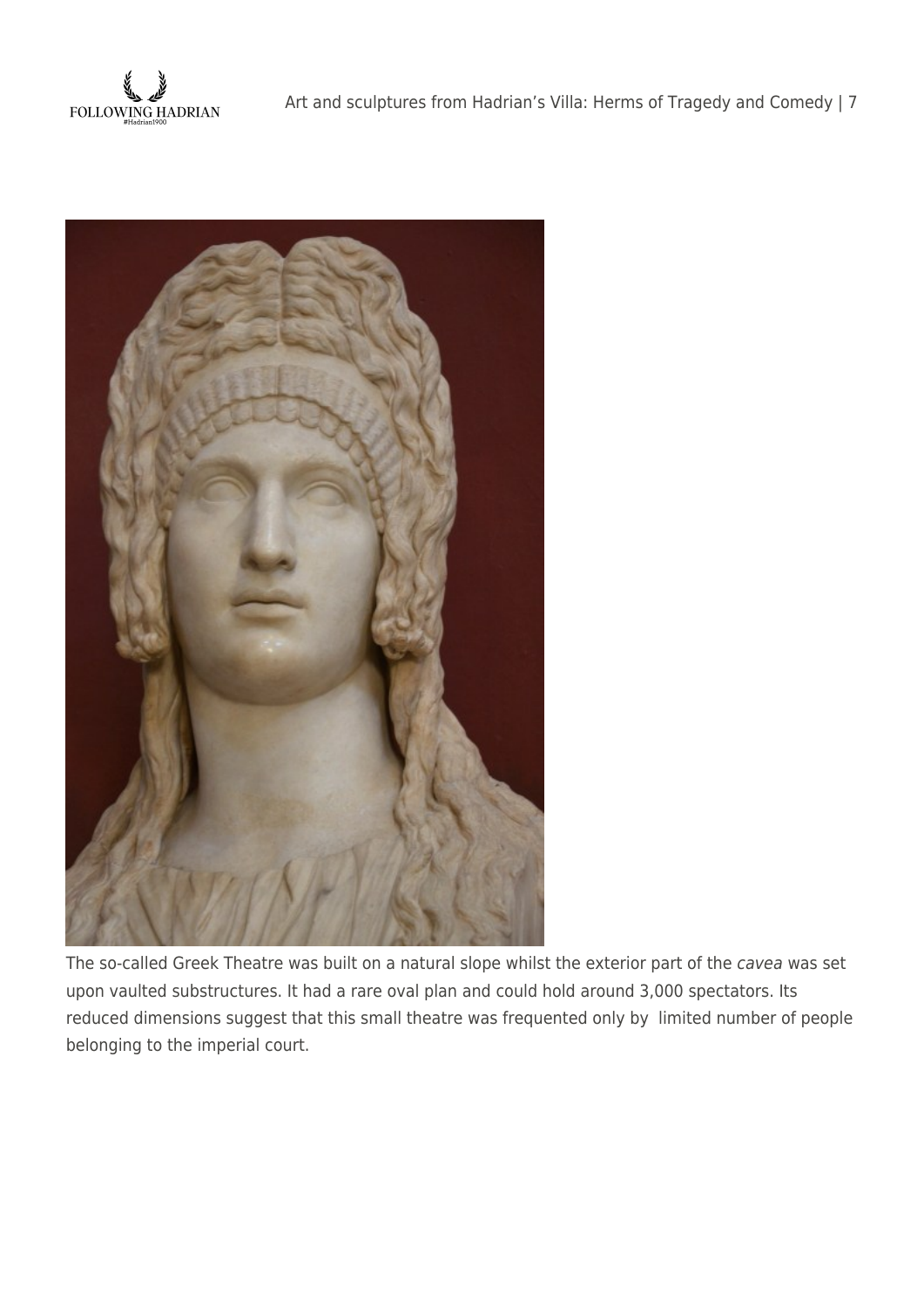FOLLOWING HADRIAN



Model of Hadrian's Villa showing the Greek Theatre.

The theatre had a scaenae frons (stage building, no longer visible), a semi-circular orchestra, a cavea with two blocks of seats divided into two segments by an aisle to which were connected three vomitoria (entrance passageways). At the top of the cavea was a small rectangular room which probably served a sacred function. The theatre dates to the second building phase of the Villa (125-133 AD).

Very little of the decoration of the Greek Theatre survives, except for the two herms of Tragedy and Comedy.

Source: